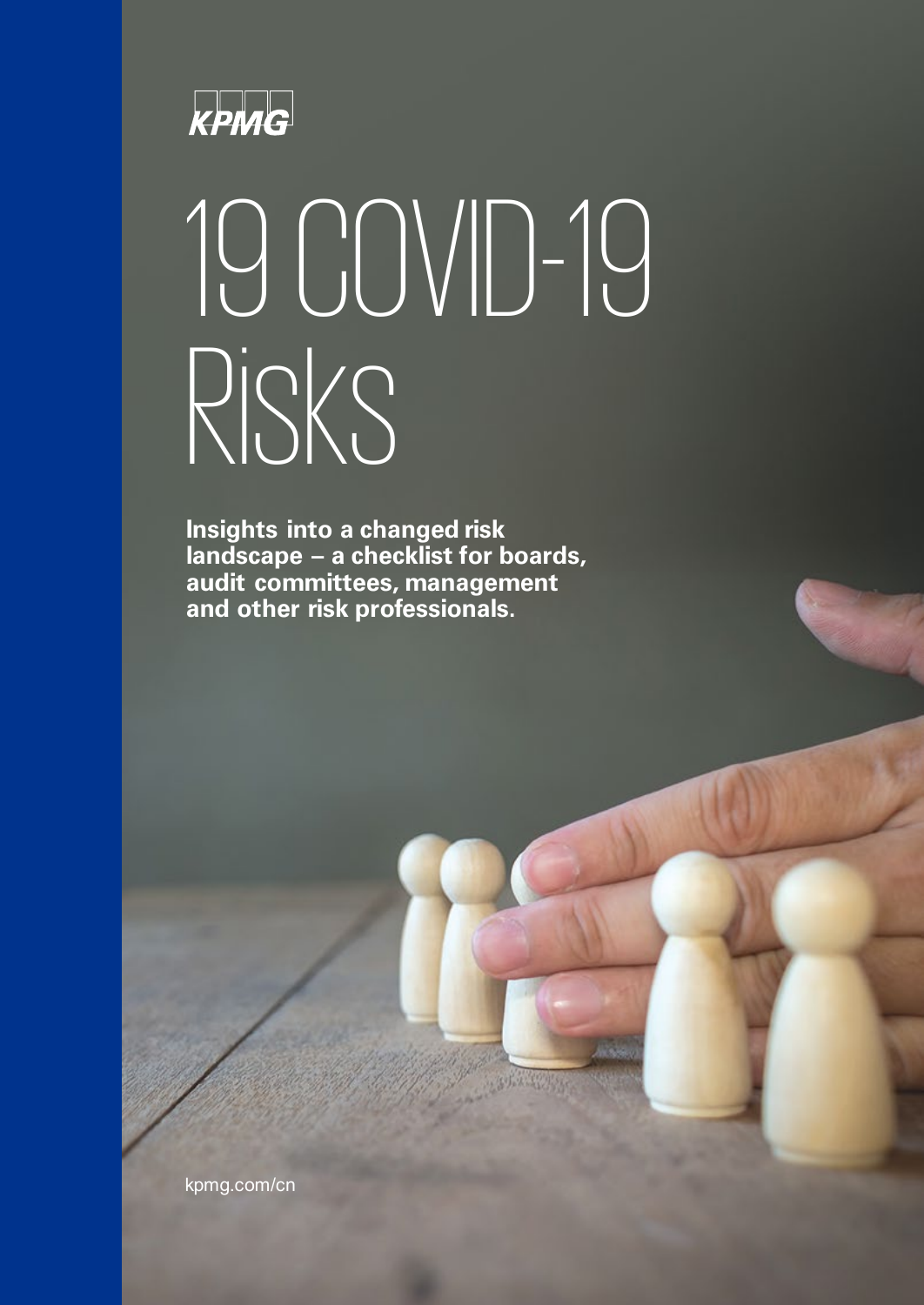### A changedrisk landscape: Dear all, 19 COVID-19 risks

COVID-19 requires us to oversee, anticipate, and manage many risks and opportunities. Critical decisions need to be taken but limited time is available. These 19 COVID-19 risks can be used as a checklist by board and audit committee members, manager as well as risk and internal audit professionals, to help you access the current risk landscape.

| <b>Fraud</b>                                                                          | <b>Cyber</b>                                  | <b>Risk &amp;</b><br>compliance<br>culture            | <b>New</b><br>regulatory<br>requirements<br>$\mathbf{a}$<br>opportunities              |
|---------------------------------------------------------------------------------------|-----------------------------------------------|-------------------------------------------------------|----------------------------------------------------------------------------------------|
| <b>Physical &amp;</b><br>mental<br>health &<br>safety                                 | <b>Contract</b><br>obligations                | <b>Virtual</b><br>workplace                           | <b>Reputation</b>                                                                      |
| <b>Business</b><br>continuity,<br><b>crisis</b><br>management<br>& emergency<br>plans | <b>Disruption</b><br>and<br><b>innovation</b> | <b>Economic</b><br>downturn                           | <b>Working</b><br>capital, cash<br>management<br>(incl. credit<br>risk) &<br>insurance |
| <b>Social &amp;</b><br>political<br><b>instability</b>                                | Transport,<br>logistics &<br>travel           | <b>Strategy &amp;</b><br>financial<br>plan            | <b>Steering</b><br>information &<br>data                                               |
| <b>Stakeholder</b><br>management<br>& Communi-<br>cation                              | Tax & trade                                   | <b>Third party</b><br>management<br>& supply<br>chain | <b>19 COVID-19</b><br><b>risks</b>                                                     |

© 2021 KPMG, a Hong Kong partnership and a member firm of the KPMG global organisation of independent member firms affiliated with KPMG International Limited, a private English company limited by guarantee. All rights reserved. Printed in Hong Kong, China.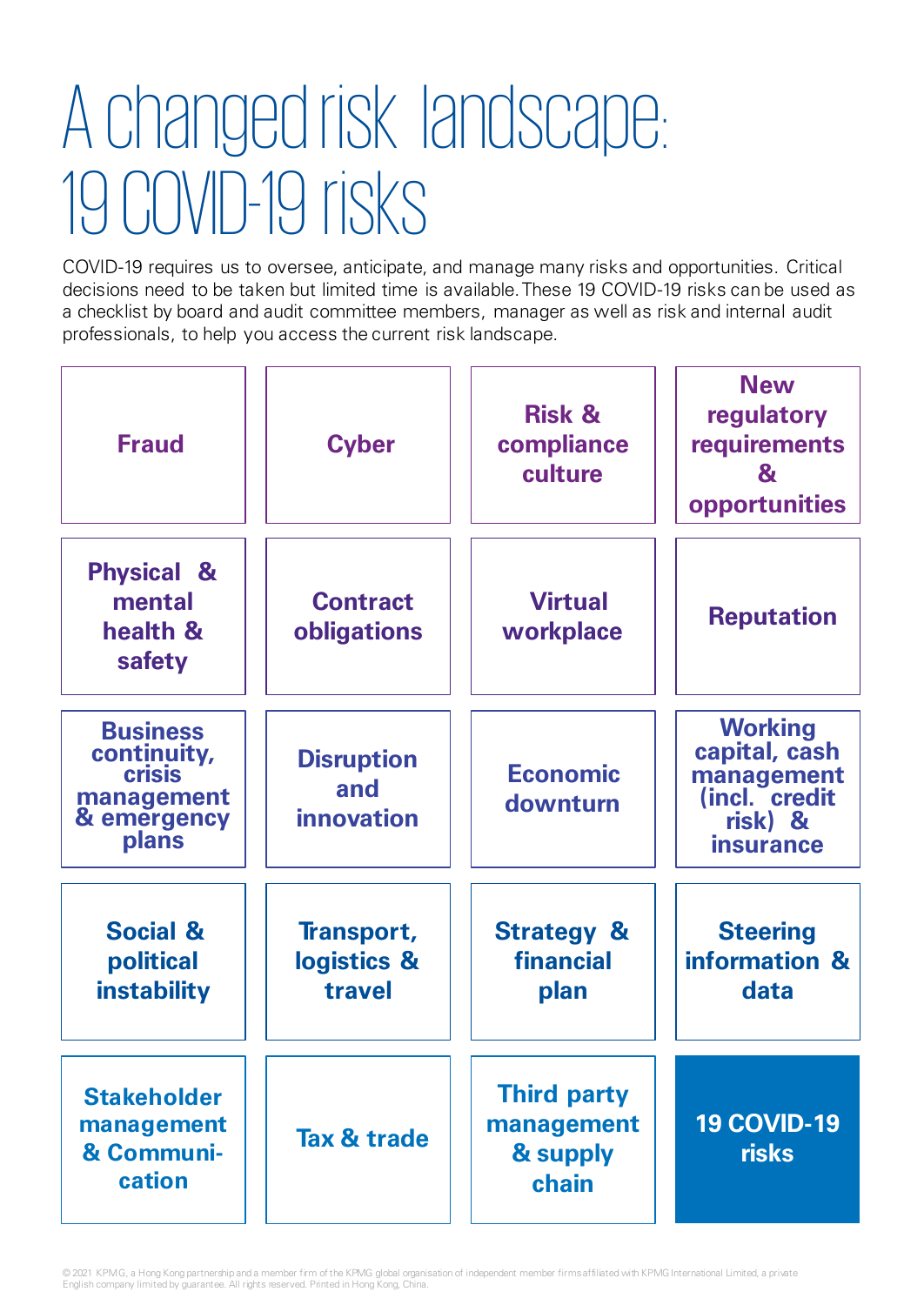### COVID-19 risks &measures to consider

### **What is the risk? Measures toconsider? Pol** When virtual and remote working becomes Update the fraud risk landscape and reassess the new standard, the fraud risk changes.New the existing controls in place. Adjust controls fraud scenario's appear and existing controls where needed to the new reality. Exploit the **Fraud** might not be relevant or operating anymore. potential of Artificial Intelligence for automation Remote working creates opportunities for of controls. phishing and CEO fraud. Stress the importance of complianceand improve fraud risk awareness. Cybercrime increases and cybersecurity Improve cybersecurity and cyber resilience. becomes more important when virtual and Review risk management and security remote working become the newstandard. programs. Furthermore, the rise of online activity can **Cyber** result in an increased risk of data leaks. Make sure your network architecture includes safe alternatives for remote working. Educate Increased number of users utilising Bring employees on the risks of remote working and your own device ("BYOD") could increase how to stay compliant. your information security vulnerabilities. Make sure your cybersecurity framework is adapted. Due to the changing work environment, it Ensure that risk and compliance measures adjust  $\ddot{\odot}$ becomes more difficult to control compliant to the new way of working. Make sure that it is behavior. Soft controls have become more clear for people what is expected from them and **Risk &**  important than everbefore. that they can reach out and discuss in case of uncertainty. Measure the risk culture, confront it **compliance**  and act upon it when needed. **culture** COVID-19 brings various regulatory changes Continuously monitor the changing regulations ගි impacting many industries resultingin in the countries you are active in (regulatory trade restrictions, operational interruptions, watch). economical compensation, data privacy issues, **New regulatory requirements &** corporate disclosures and prosecutions. Perform impact assessments and install the required preventive and detective compliance **opportunities** measures. Besides managing the obvious risk of infection, Update health and safety protocols and code of  $\bullet$ conduct. Including: safe work practices, personal the current crisis also has an effect on the mental wellbeing of employees. protective equipment, procedures to follow in case of suspected infections, mental wellbeing **Physical &**  programs, training andawareness. **mental health & safety**  $\mathop{\boxdot}$ It can be hard to fulfil some contractual Have the legal department perform a detailed commitments in times of crisis. A keyquestion analysis of the existing contract risks and to ask is to what extent this exposes your adapt the clauses for new contracts. Properly company to risk. document the situation and measurestaken. **Contractual obligations** Organisations are not given a lot of time to Support your employees with the change to a adapt to the digital workplace. Besides the new way of working. technological aspect of working remotely it also brings challenges for peoplemanagement, **Virtual**  Clear communication from top management supervision of work and coaching of employees. about the companies expectations from their **workplace** employees.

Explore new and more efficient ways ofworking e.g.online collaborationtools.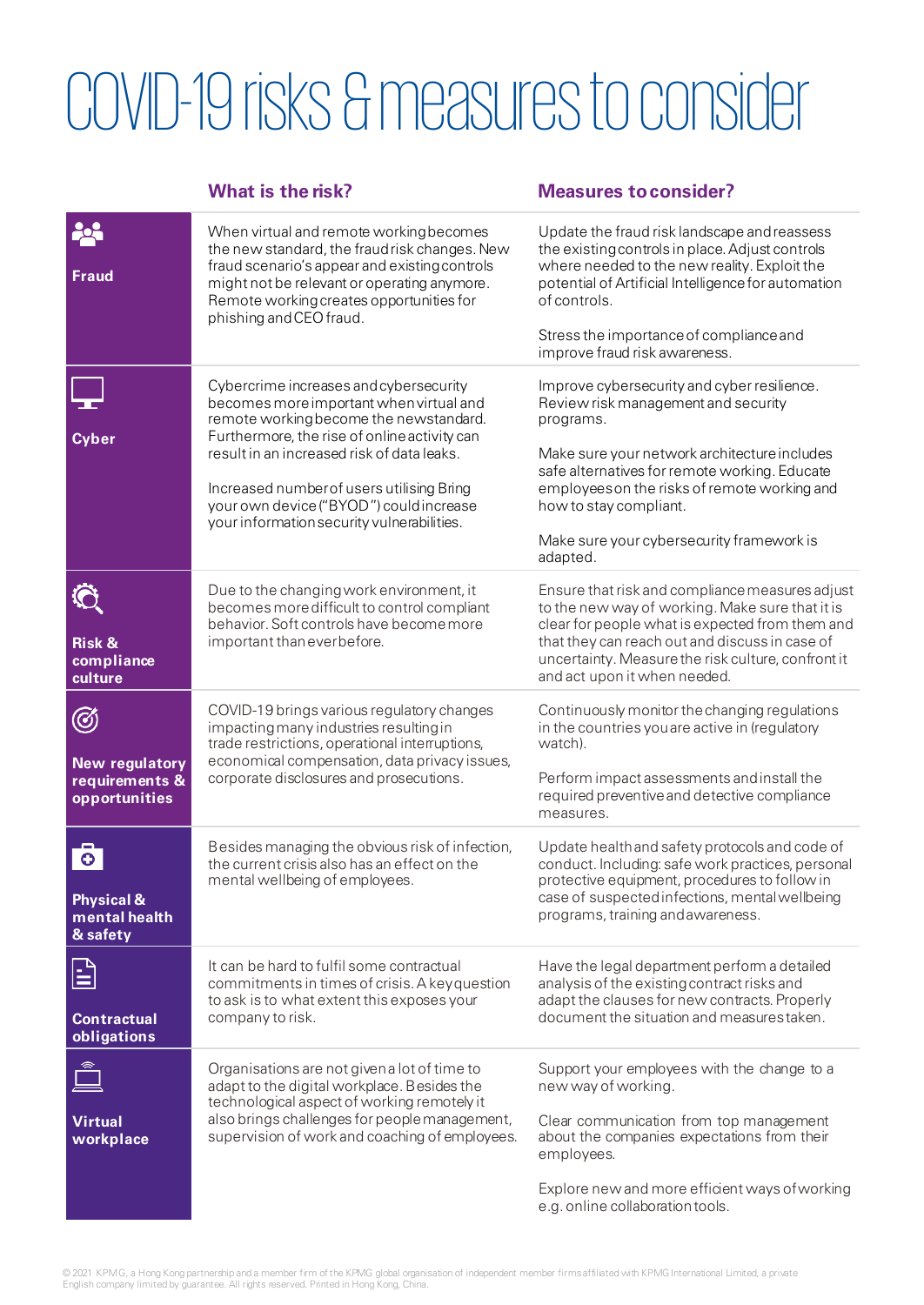### **What is the risk? Measures to consider?** Due to cancelled contracts, cancelled projects, Focus on confidence building throughevery bad communication and other effects of the channel by showcasing excellence in crisis crisis, there can be a loss of confidence. It is management important to have an adapted strategy and a **Reputation** Clear communication. clear plan to protect brand integrity. Comply with newregulations. Focus on the wellbeing and health ofyour employees.  $\odot^\circ$ Black swan events like COVID-19 will become Integrate Business Continuity Management more important during risk assessments, since ("BCM") and risk management into the previously unlikely high impact events will company's strategy plan. Hire qualified key become likely. The demand for experienced and personnel or train current employees. Keep in **Business**  qualified emergency response staff will increase mind the lessons learned from COVID-19 while **continuity,crisis**  drastically. reviewing BCM and emergency plans. **management &emergency plans**

| <b>Disruption and</b><br>innovation                                        | When businesses are disrupted, other business<br>models are created. Many organisations have<br>now enforced their online activity, others have<br>added services such as home delivery, or<br>investigated alternative markets. Innovation is<br>key.                                                        | Boost or set-up your innovation process. Create<br>or build an agile business culture to act on<br>change and disruption.<br>Evaluate new processes and work on continuous<br>improvement to make sure these processes are<br>sustainable for the future. |
|----------------------------------------------------------------------------|---------------------------------------------------------------------------------------------------------------------------------------------------------------------------------------------------------------------------------------------------------------------------------------------------------------|-----------------------------------------------------------------------------------------------------------------------------------------------------------------------------------------------------------------------------------------------------------|
| Economic<br>downturn                                                       | The COVID-19 outbreak has had a strong<br>negative effect on stock markets around the<br>world. The many cancelled contracts and<br>projects will have a financial impact for a lot of<br>companies and industries with possible layoffs<br>as a consequence. Update financial forecasts<br>and expectations. | Define mid and long term solutions. Consider<br>creating a crisis budget.<br>Find cost reducing measures in line with the<br>company's strategy and goals.                                                                                                |
| Working<br>capital, cash<br>management<br>(incl.creditrisk)<br>& insurance | The loss of revenue due to cancelled contracts<br>and projects, as well as solvency issues on<br>the client side can lead to liquidityproblems.<br>It is important to keep the corebusiness<br>going to keep cash coming in, but also to keep<br>cash going out to your suppliers and other<br>stakeholders.  | Cash flow forecasting and monitoring.<br>Prepare and execute cash flow optimisation<br>measures (receivables, inventory and payables).                                                                                                                    |
| 4±]<br>Social &<br>political<br>instability                                | COVID-19 impacted the political environment<br>of many countries. There is possibly a new<br>sense of authority where the government and<br>regulatory bodies are playing a central role.                                                                                                                     | Create a trusted line of communication with the<br>government and regulatory bodies.<br>Encourage open communication between<br>employees and management.<br>Give direct and clear top-down communication<br>about changing rules and guidelines.         |
| Transport,<br>logistics &<br>travel                                        | Every country or region has his own set of rules<br>and regulations on travel and transportation,<br>resulting in supply chain and business<br>interruptions.                                                                                                                                                 | Closely monitor the changing local regulations.<br>Monitor closely and anticipate on the impact<br>of these restrictions on the sourcing of your<br>companies' critical services and goods.                                                               |

Update travel security programs. Usetechnology to replace travels as much aspossible.

Keep close contact with suppliers andcustomers.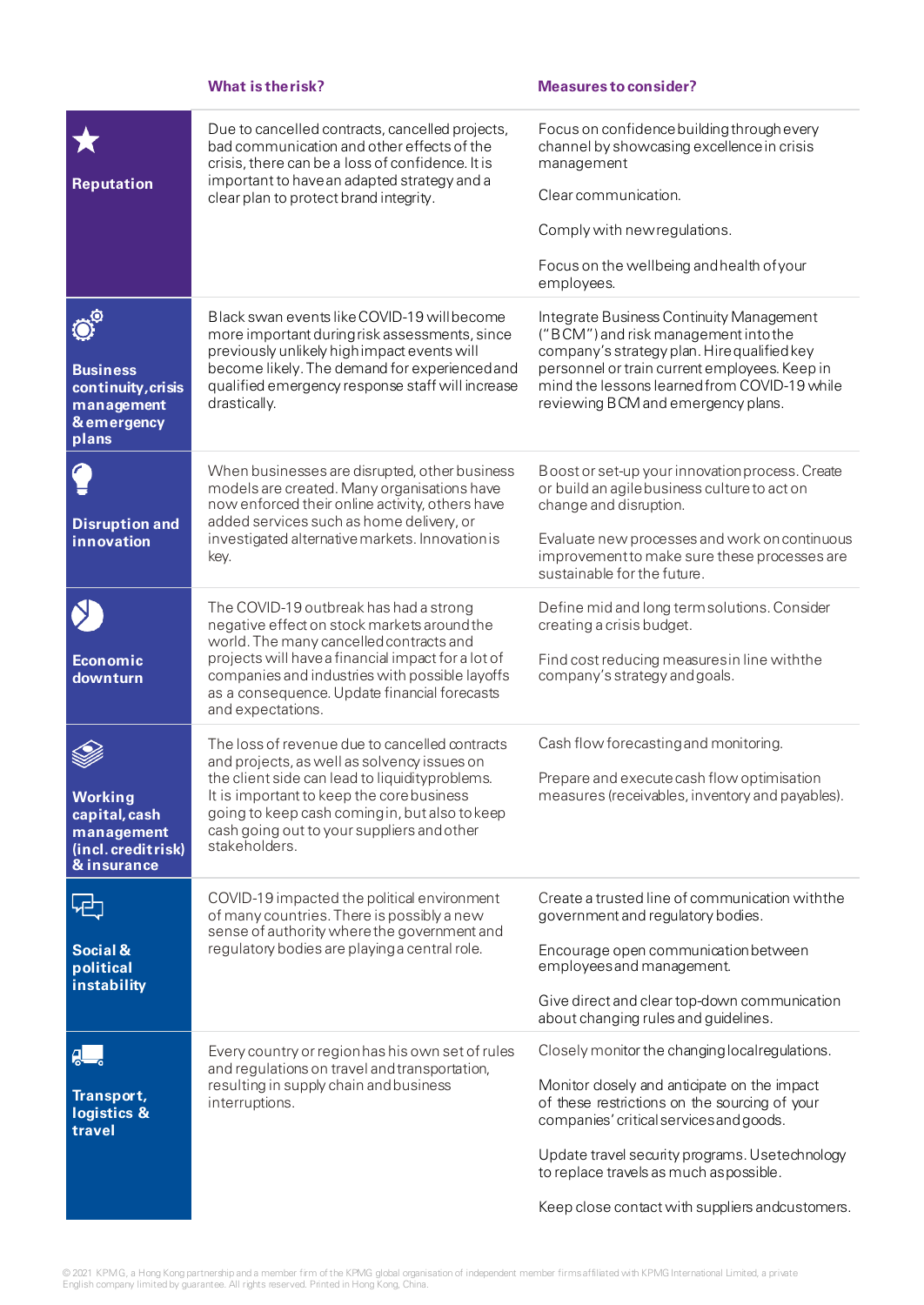### **What is the risk? Measures to consider?**

| <b>Strategy &amp;</b><br>financial plan                   | The way we interact with our customers and<br>employeeshas changed during the current<br>COVID-19 situation, but this can very well be<br>a permanent change. If the way we thinkand<br>behave has changed, this could also have an<br>impact on our strategic plans and financial<br>forecasts. | Do not focus on short term solutions alone.<br>Update or create protocols by focusing on mid<br>and long term objectives.<br>Consider cost reduction and recovery initiatives.<br>Integrate BCM and risk management into the<br>company's strategy and financial plan.<br>Use current disruptive momentum to accelerate<br>planned changes. |
|-----------------------------------------------------------|--------------------------------------------------------------------------------------------------------------------------------------------------------------------------------------------------------------------------------------------------------------------------------------------------|---------------------------------------------------------------------------------------------------------------------------------------------------------------------------------------------------------------------------------------------------------------------------------------------------------------------------------------------|
| <b>Steering</b><br>information &<br>data                  | These days it is essential to rely on qualitative<br>and readily-available steering information.<br>The crisis has changed the way we work<br>and thereby the way we build and design our<br>business processes.                                                                                 | Define the required reports and insights and<br>assign a task force to build it.<br>Focus on datamanagement.                                                                                                                                                                                                                                |
| HĦ<br><b>Stakeholder</b><br>management &<br>communication | No clear communication or communicating<br>inaccurate information to your stakeholders can<br>lead to a loss of trust and a loss of confidence.<br>Do not only think short term, but also think<br>about the period after COVID-19.                                                              | Communicate clear and genuine with all<br>stakeholders to manage expectations. Prepare a<br>stakeholder map and strategy.<br>Make sure responsibilities are clear related to the<br>communication to stakeholders.<br>Focus on confidence building through every<br>channel by showcasing excellence in crisis<br>management.               |
| ⊺'⊺<br>Tax & trade                                        | Travel and business operations are impacted<br>heavily due to the many new and changing<br>local and global regulations. It is crucial to keep<br>up-to-date with the changing tax regimes and<br>government support programs that impact you.                                                   | Keep close contact with regulatory bodies.<br>Perform a tax impact assessment.                                                                                                                                                                                                                                                              |
| <b>Third party</b><br>management &<br>supply chain        | Border closures, travelbans and other<br>consequences from the continuously changing<br>COVID-19 measures have a big impact on our<br>supply chain. A loss of availability to critical<br>goods and resources can lead to major losses.                                                          | Assess the resilience of key suppliers. Consider<br>increasing buffers and flexibility to absorb<br>disruptions.<br>Consider diversifying your supplier and<br>distributor network. Consider the use of new<br>supply chain technologies.                                                                                                   |